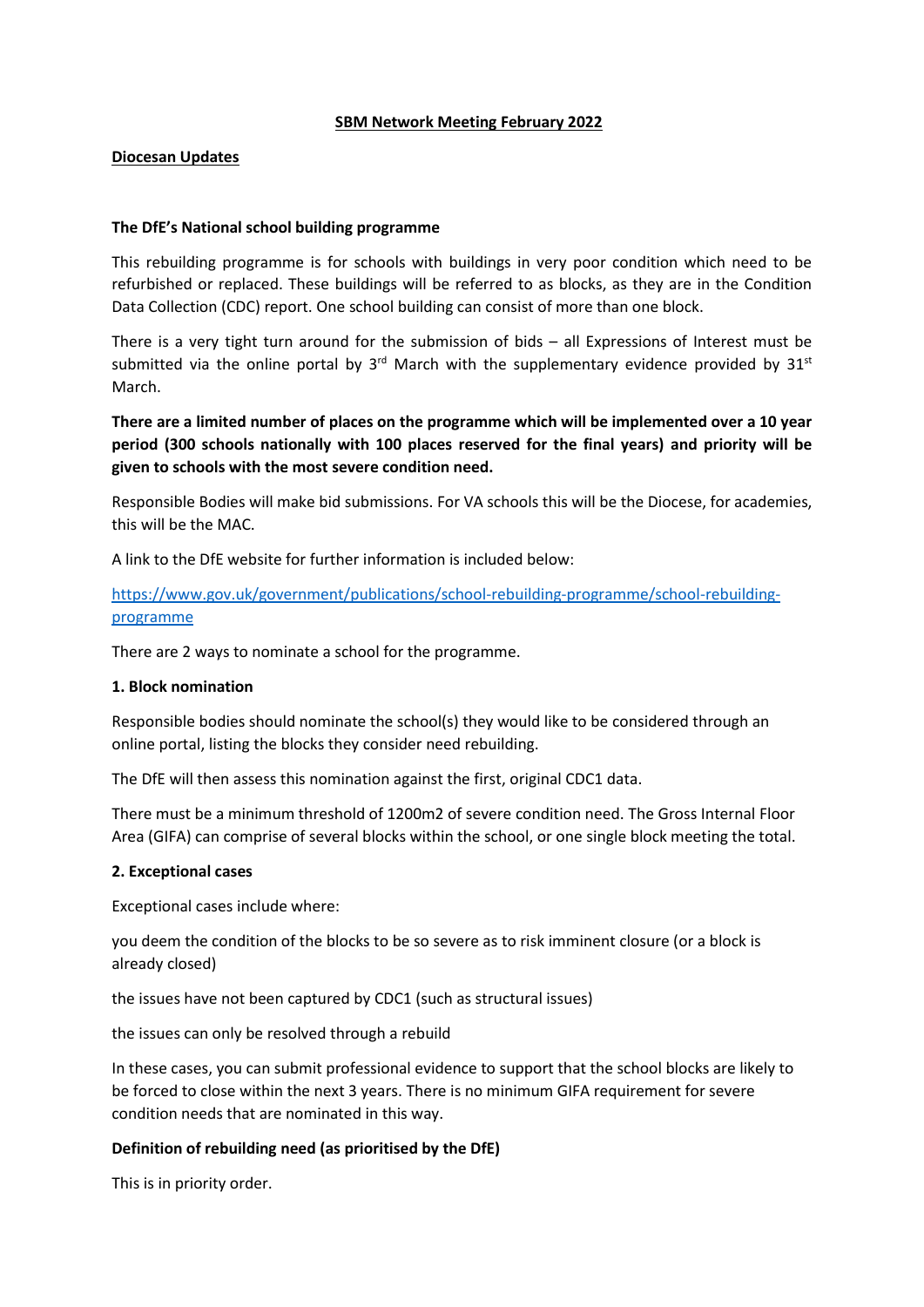**Structural or safety issues** that mean a block is not fit for use or is likely to become unfit for use imminently because it poses a risk to users.

**Severe deterioration** in the main building fabric (external walls, roofs, windows or doors). This means that the most efficient way of returning a block to good condition is to rebuild it or carry out a significant refurbishment.

**Mechanical and electrical systems** that are close to failure and could cause a school block to close in the near future, but only if there is another need in the building fabric that makes a refurbishment or rebuild most efficient overall.

## **Post-war system builds**

Following World War 2 there was a rapid expansion of the school estate to accommodate an increased school-age population. Due to budget constraints and material shortages, several new construction techniques were developed. These new designs were brought to market by a number of manufacturers and are commonly referred to as 'post-war system builds'.

There are many types of post-war system builds typically with steel, timber or concrete load-bearing structural frames. This is not an exhaustive list but common examples include:

Consortium of Local Authorities Special Programme (CLASP)

Second Consortium of Local Authorities (SCOLA)

# **Reinforced autoclaved aerated concrete (RAAC)**

RAAC is a lightweight, 'bubbly' form of concrete that was commonly used in schools and other buildings from the mid-1960s to the mid-1980s. RAAC is mainly found in roofs, although occasionally in floors and walls. RAAC is less strong than traditional concrete and there have been instances where RAAC components have failed.

We would welcome nominations for **blocks containing RAAC planks in poor condition** as identified by a structural survey. It is worth noting that in some cases it may be possible to remediate RAAC planks without full school rebuilding.

Evidence submitted for any blocks containing RAAC should clearly demonstrate how the presence of RAAC may result in imminent closure and that localised replacement is not viable.

## **Condition of structural elements**

Structural elements, for example, beams, columns and load-bearing walls, in poor condition may have reduced capacity to transfer loads from the superstructure to the block's foundations. In extreme cases, this may lead to concerns about block safety.

## **Damage by ground movement**

In many cases, repairs can be made to elements that have deteriorated or corroded or they can be locally replaced. If corrosion is advanced or materials are clearly deteriorating with time, rebuilding may be required.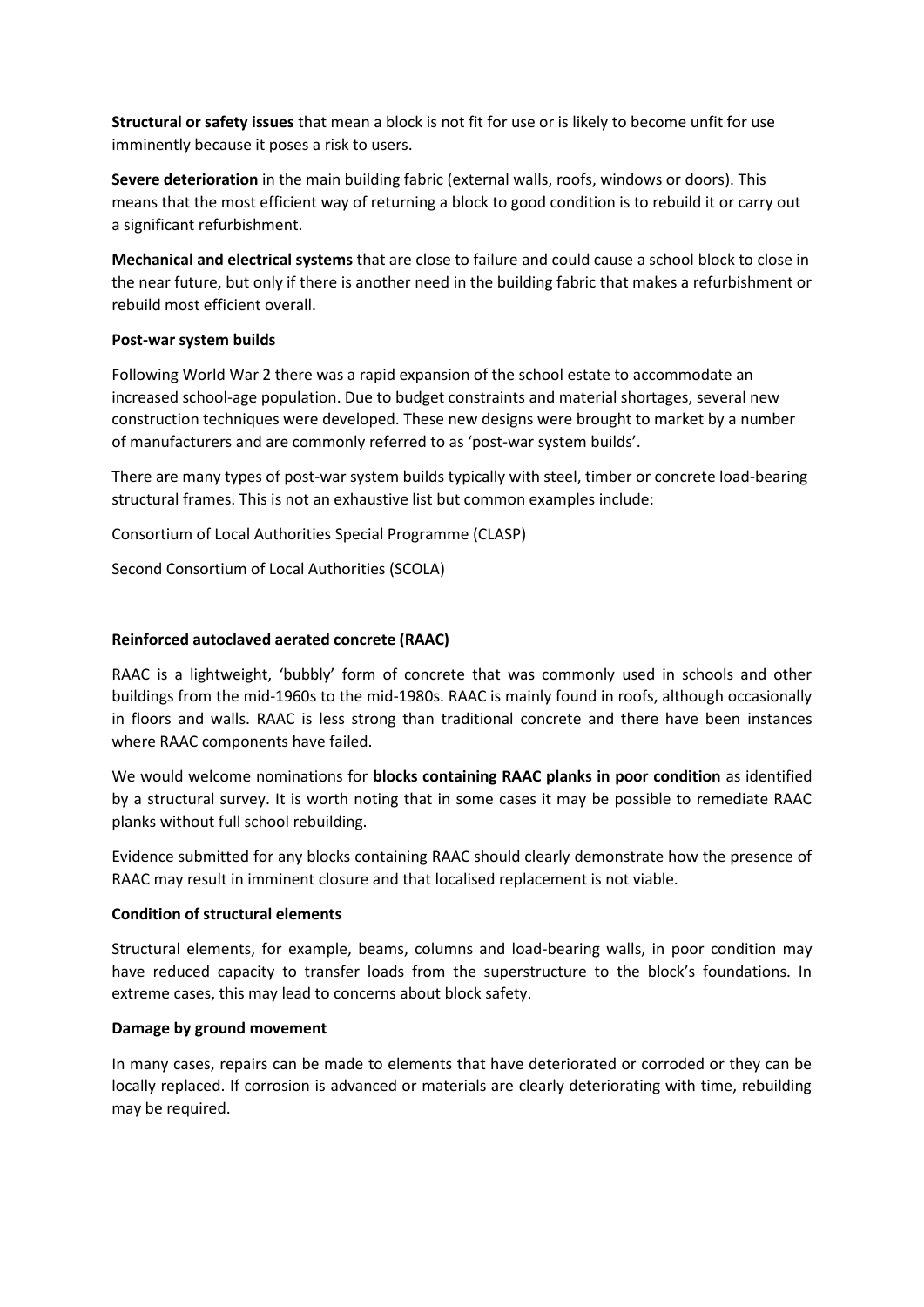## **External walls and cladding**

Issues affecting external walls and cladding will be considered where they present a building safety issue or are part of the load-bearing structure of the block. Non-structural items (for example, window replacement) will generally not be considered unless in conjunction with other structural issues. Evidence should highlight if the external cladding is thought to contribute to the horizontal stability of a block in steel, concrete or timber-framed construction.

### **Internal non-structural partitions, ceilings and finishes**

In general, issues affecting non-structural finishes, ceilings and partitions will not be considered for inclusion in the School Rebuilding Programme. It is expected that issues affecting non-structural elements (for example, ceilings or internal partitions) should be dealt with through alternative funding routes as they could be repaired locally and would not warrant full rebuilding.

### **Asbestos**

If managed actively and safely, the presence of asbestos in your school or college should not pose a risk to occupants. Poor management of asbestos can pose serious health risks.

Undamaged, sealed materials will not release fibres. If materials containing asbestos are disturbed or damaged, asbestos fibres can be released into the air and breathed in by building occupants. This is more likely to happen as asbestos materials age and deteriorate.

The DfE will consider asbestos cases for inclusion in the School Rebuilding Programme where asbestos:

has been the direct cause or an associated cause of block (or part-block) closure in the recent past, for example, asbestos has been exposed by accident, or is contained in areas that are also deteriorated so there is a risk of exposure, causing a block or rooms to be taken out of use

condition means that the block (or part-block) is at an imminent or urgent risk of being taken out of use without remedial action

prevents routine maintenance or statutory compliance works (for example, fire alarm testing, legionella testing, emergency lighting) being carried out, or asbestos is easily disturbed during normal occupancy resulting in damage

condition has deteriorated such that it cannot be repaired and requires removal so that a rebuild or refurbishment is the best solution to resolve the issue

### **Fire risk**

The DfE will consider cases for inclusion for the School Rebuilding Programme where the evidence shows that fire risk could result in imminent or urgent closure of a school block.

#### **Flood risk**

We will consider cases for inclusion in the School Rebuilding Programme where a flood risk assessment is provided that identifies a significant risk to the school resulting in closure or a potential risk to life.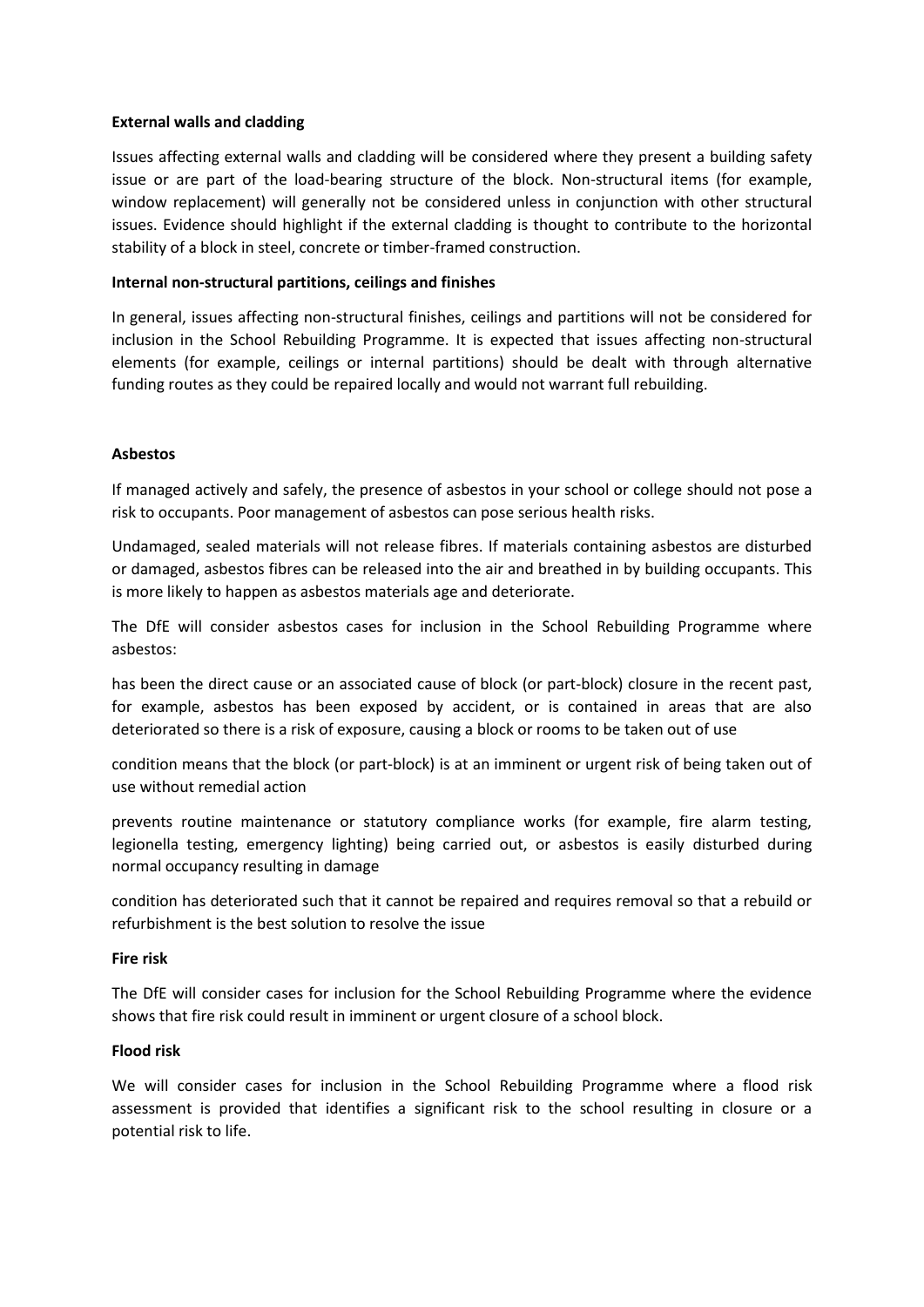## **Ground conditions**

Ground movements and subsidence are likely to result in cracking to structural elements and finishes or decoration. Where a qualified building professional identifies structural issues resulting from ground movement, evidence should demonstrate the issues are widespread enough to warrant rebuilding as opposed to localised remediation.

### **Temporary buildings**

Temporary buildings, for example, relocatable mobiles and modular buildings, are often much smaller in size than permanent school buildings. It is unlikely that temporary buildings alone will be 1200m2 in size.

We will consider blocks of this type, which are required to deliver the curriculum and are in poor condition, alongside other school blocks with severe condition need.

**VA Schools and academies are asked to contact Toni Guest at the BDES for further information regarding bid submission. [T.guest@bdes.org.uk](mailto:T.guest@bdes.org.uk)**

## **VASCA programme for 2022/23 update**

Thank you to VA schools for the submission of your bids for VASCA funding from the 2022/23 programme. We are awaiting the DFE to confirm our capital allocations for the year which we anticipate being in the Spring 2022 before informing schools of the outcome of bids.

#### **Update on statutory returns and RAAC surveys**

Thank you for submitting your statutory returns and RAAC information. Jane Hatton is chasing those schools that we are still waiting for information from.

## **The Diocesan Response to the Climate Emergency - update**

- The Diocese has set up a working party with many groups represented in response to the climate emergency. There are a number of initiatives underway and planned.
- The Diocese is also developing a strategic Energy Management Policy which will be published in the very near future. We will share more information as it becomes available.
- The UK has a 2050 net zero target and the public sector which includes schools throughout the UK can make a major contribution to enabling our country to reach this target.

One of the greatest challenges today in meeting the UK's Net Zero target is decarbonising the way buildings are heated.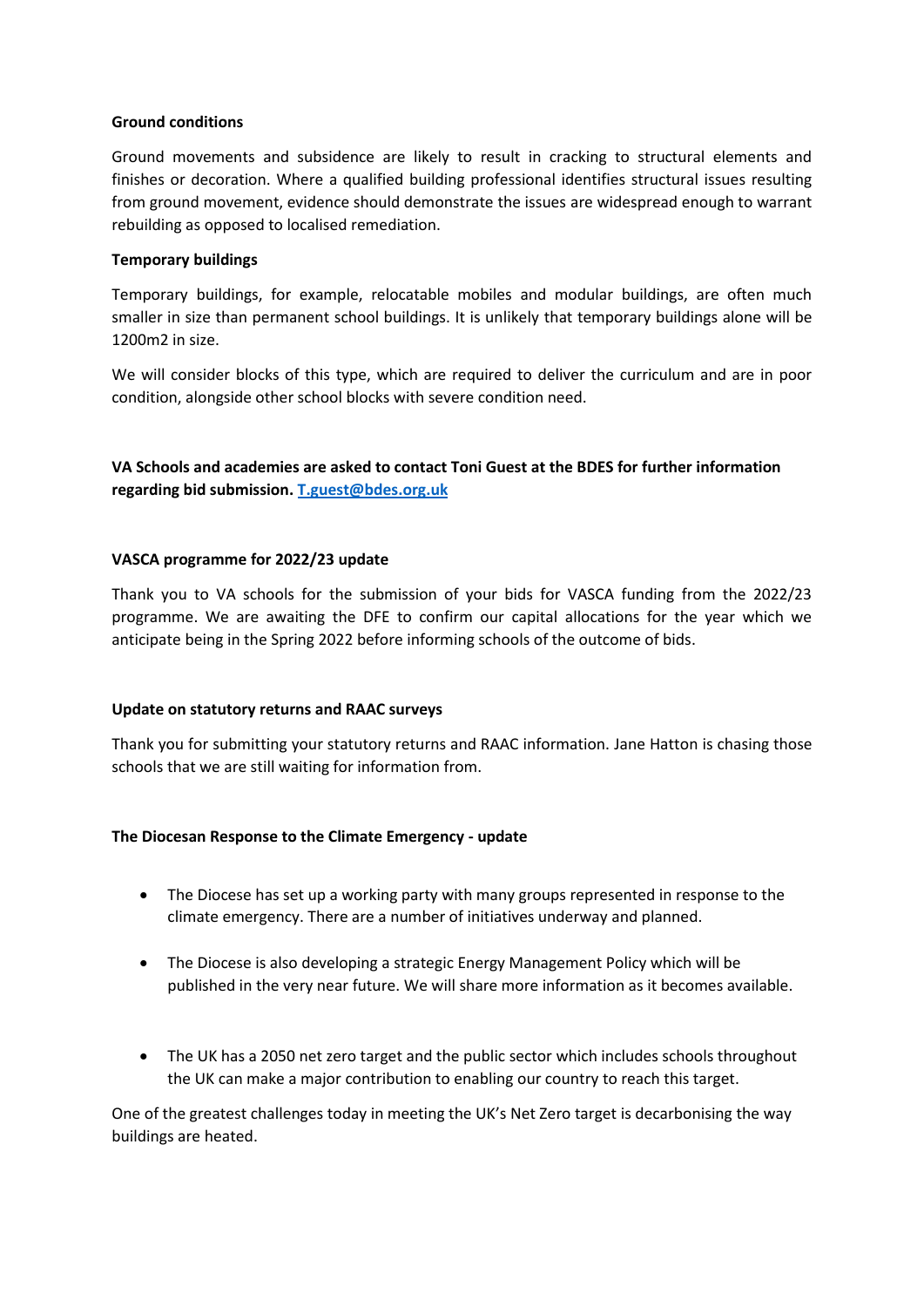To help tackle this the Government has made grant funding available for academies and maintained schools to develop heat decarbonisation plans. It is being provided under the second phase of the Public Sector Low Carbon Skills Fund (LCSF).

The purpose of a HDP is to describe how an organisation intends to replace fossil fuel reliant systems with low carbon alternatives (e.g. Heat Pumps). To meet the challenge of net zero, organisations throughout the UK need to decarbonise their buildings.

**I am absolutely delighted** to share with you that the Archdiocese was successful in securing almost £1 million of this funding to produce heat decarbonisation plans for the first tranche of Diocesan schools. The intention being to continue to roll out this programme until all diocesan schools have a HDP in place.

# **Other initiatives I wanted to bring to your attention:**

- A number of schools are already engaging in CAFOD's Live Simply Campaign and the Season of Creation. If you haven't already done so, please do sign your school up to this initiative. More information and links are available on CAFOD's website: [CAFOD's Live Simply Award](https://cafod.org.uk/Campaign/LiveSimply-award)
- The Woodland Trust is offering free trees to schools, schools can also be provided with tree packs to plant hedges and mini forests. The electronic link to the Woodland trust website is below: [Woodland](https://www.woodlandtrust.org.uk/plant-trees/schools-and-communities/) Trust
- IFM is an inter-diocesan energy procurement framework which was established in 1994. It provides renewable electricity (100%), gas (70%) and fuel oil to Catholic parishes and schools. If you are seeking comparable utility prices please get in touch **with Church Market Place** who will tender your requirements to all energy providers on the framework. Further information can be found online.
- The diocese is part of a car leasing scheme which now offers electric cars and is available to school staff and their families. We will circulate a flyer with the notes from this meeting.

## **Teachers pension**

The education unions have alerted the Department for Education to the potential impact the pay freeze could have on how some final salary pensions are calculated, due to a 'quirk' in the regulations.

This 'quirk' means that certain calculations need to be triggered by a change in the rate of pay, which wouldn't occur for some members affected by the pay freeze in 2021/22. The joint correspondence from unions sets out a practical way of ensuring the regulations work as intended by asking employers to create a change in the pay rate (suggested as small a change as £1 increase per annum) to engage regulation 37 (9) and (10), which will in turn trigger the revaluation of method B.